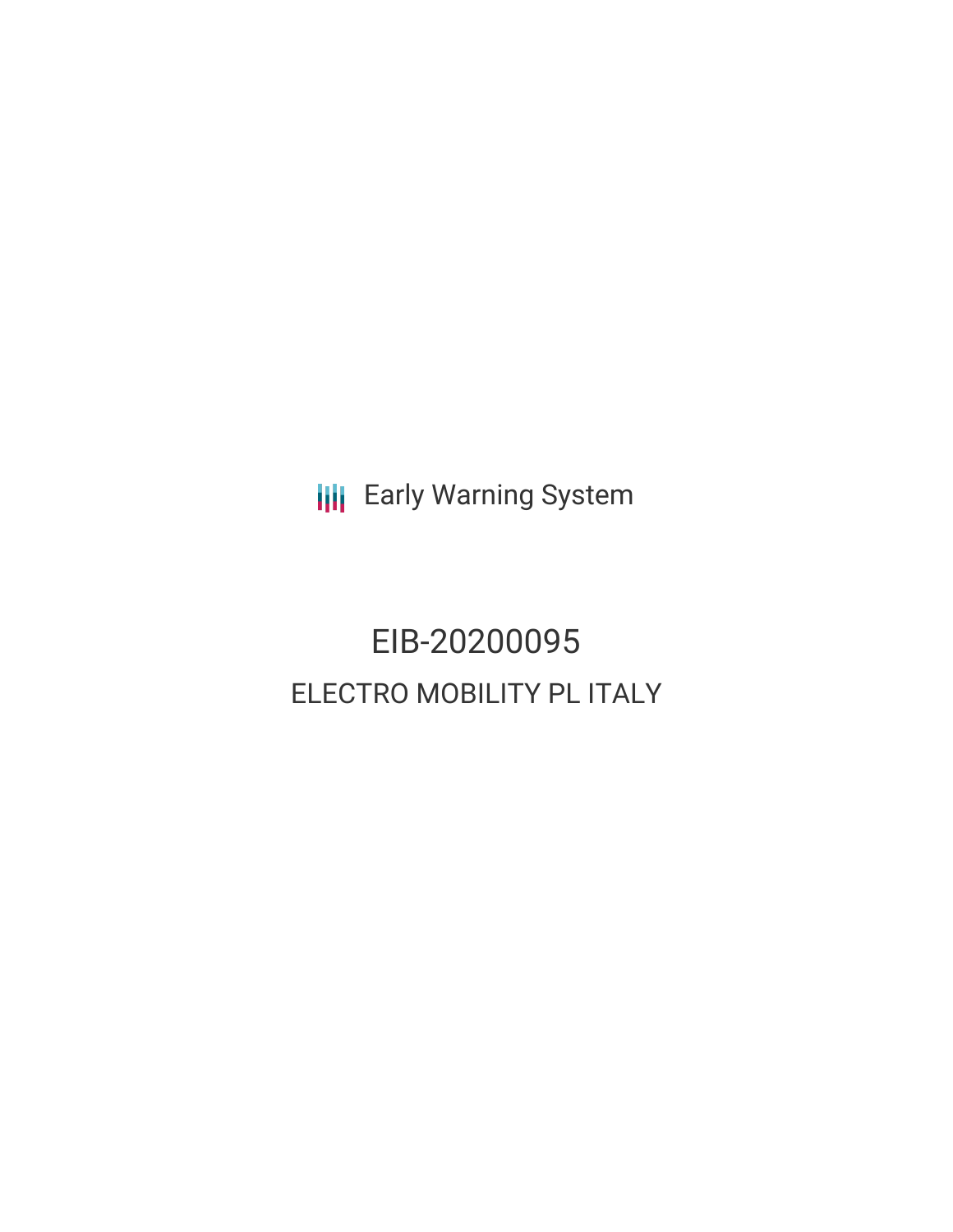## **Quick Facts**

| <b>Countries</b>               | Italy                          |
|--------------------------------|--------------------------------|
| <b>Financial Institutions</b>  | European Investment Bank (EIB) |
| <b>Status</b>                  | Proposed                       |
| <b>Bank Risk Rating</b>        | U                              |
| <b>Sectors</b>                 | Transport                      |
| <b>Investment Type(s)</b>      | Loan                           |
| <b>Investment Amount (USD)</b> | \$219.93 million               |
| <b>Loan Amount (USD)</b>       | \$219.93 million               |
| <b>Project Cost (USD)</b>      | \$439.86 million               |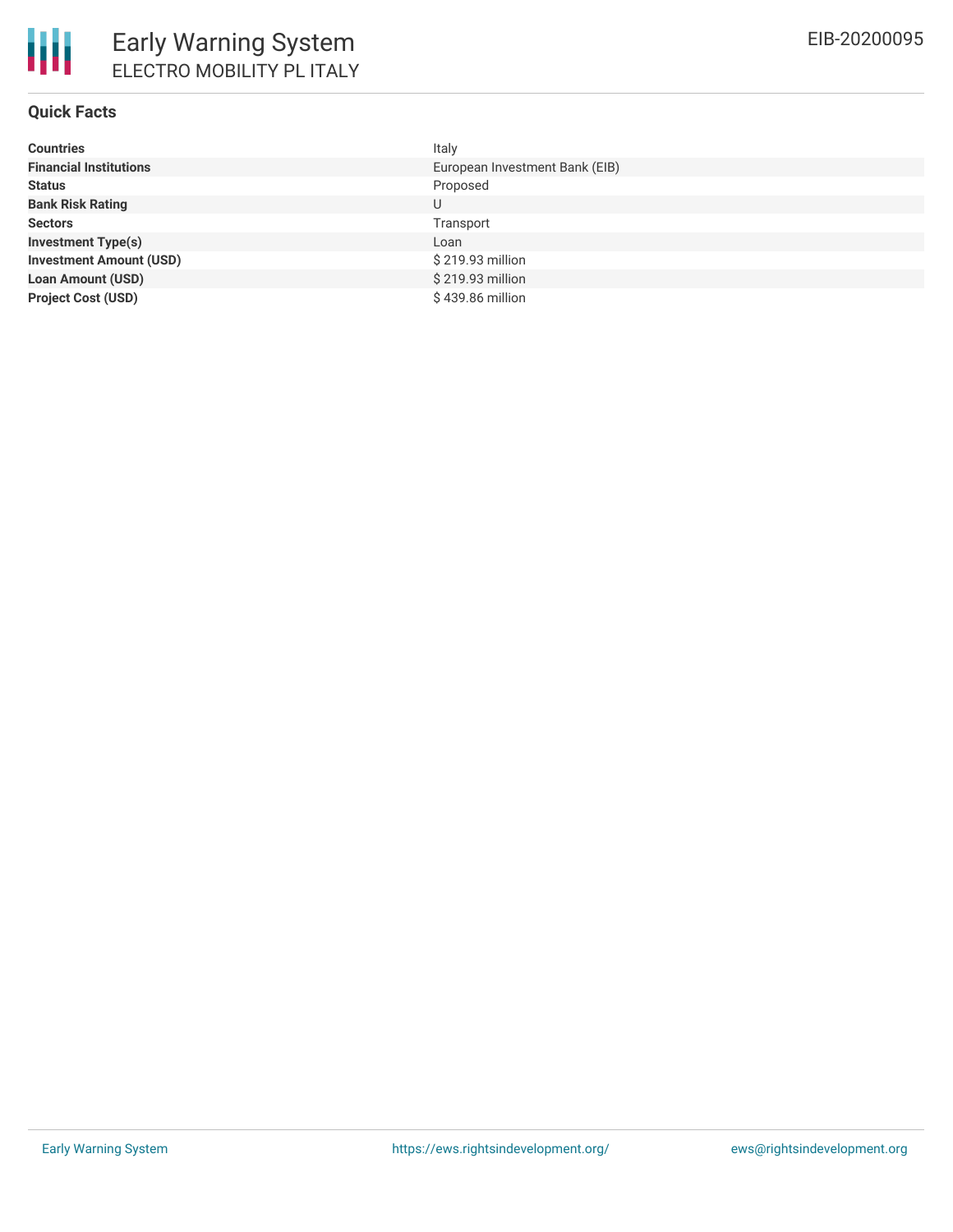

## **Project Description**

According to EIB website, the project aims to support both public and private promoters responsible for roll out of electric vehicles charging infrastructure (EVCs) in Italy. It will also include the deployment of road electric vehicle fleet that are under public service contracts with the exception of Public Transport. The operation will contribute to accelerate the electrification of the road transport sector and make it cleaner.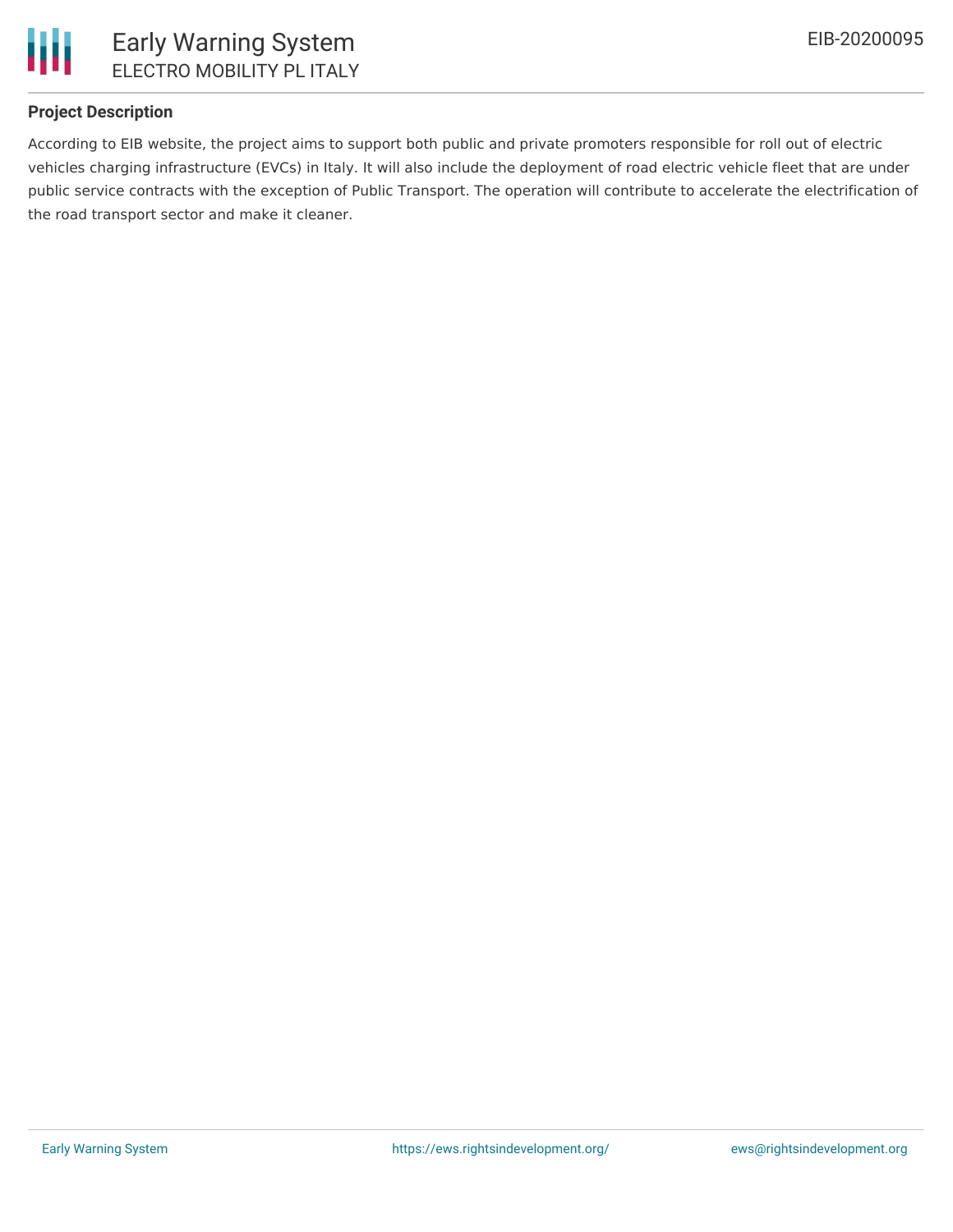

#### **Investment Description**

European Investment Bank (EIB)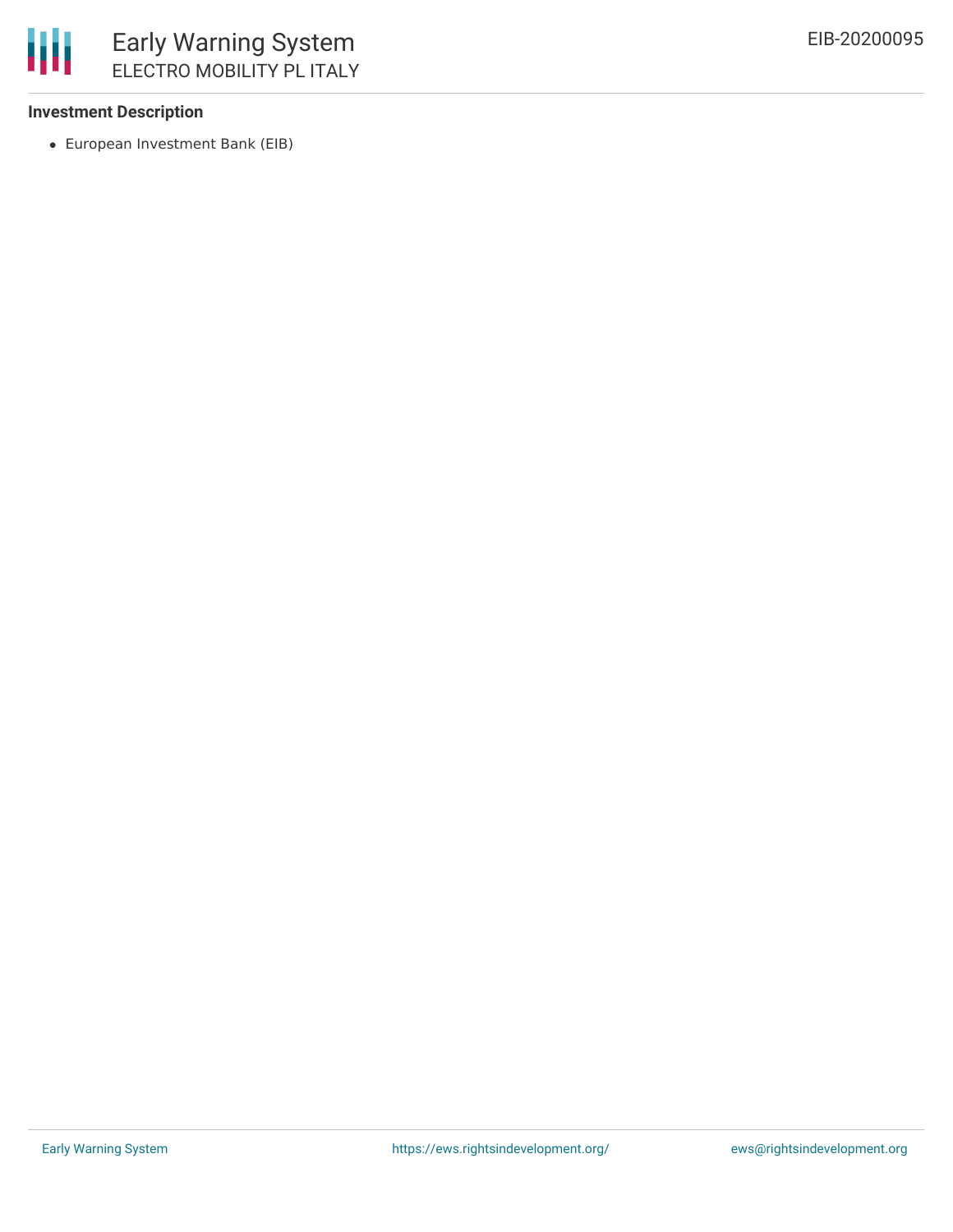# **Contact Information**

No contact information provided at the time of disclosure.

# **ACCOUNTABILITY MECHANISM OF EIB**

The EIB Complaints Mechanism is designed to facilitate and handle complaints against the EIB by individuals, organizations or corporations affected by EIB activities. When exercising the right to lodge a complaint against the EIB, any member of the public has access to a two-tier procedure, one internal - the Complaints Mechanism Office - and one external - the European Ombudsman. A complaint can be lodged via a written communication addressed to the Secretary General of the EIB, via email to the dedicated email address complaints@eib.org, by completing the online complaint form available at the following address: http://www.eib.org/complaints/form, via fax or delivered directly to the EIB Complaints Mechanism Division, any EIB local representation office or any EIB staff. For further details, check:

http://www.eib.org/attachments/strategies/complaints\_mechanism\_policy\_en.pdf

When dissatisfied with a complaint to the EIB Complaints Mechanism, citizens can then turn towards the European Ombudsman. A memorandum of Understanding has been signed between the EIB and the European Ombudsman establishes that citizens (even outside of the EU if the Ombudsman finds their complaint justified) can turn towards the Ombudsman on issues related to 'maladministration' by the EIB. Note that before going to the Ombudsman, an attempt must be made to resolve the case by contacting the EIB. In addition, the complaint must be made within two years of the date when the facts on which your complaint is based became known to you. You can write to the Ombudsman in any of the languages of the European Union. Additional details, including filing requirements and complaint forms, are available at: http://www.ombudsman.europa.eu/atyourservice/interactiveguide.faces